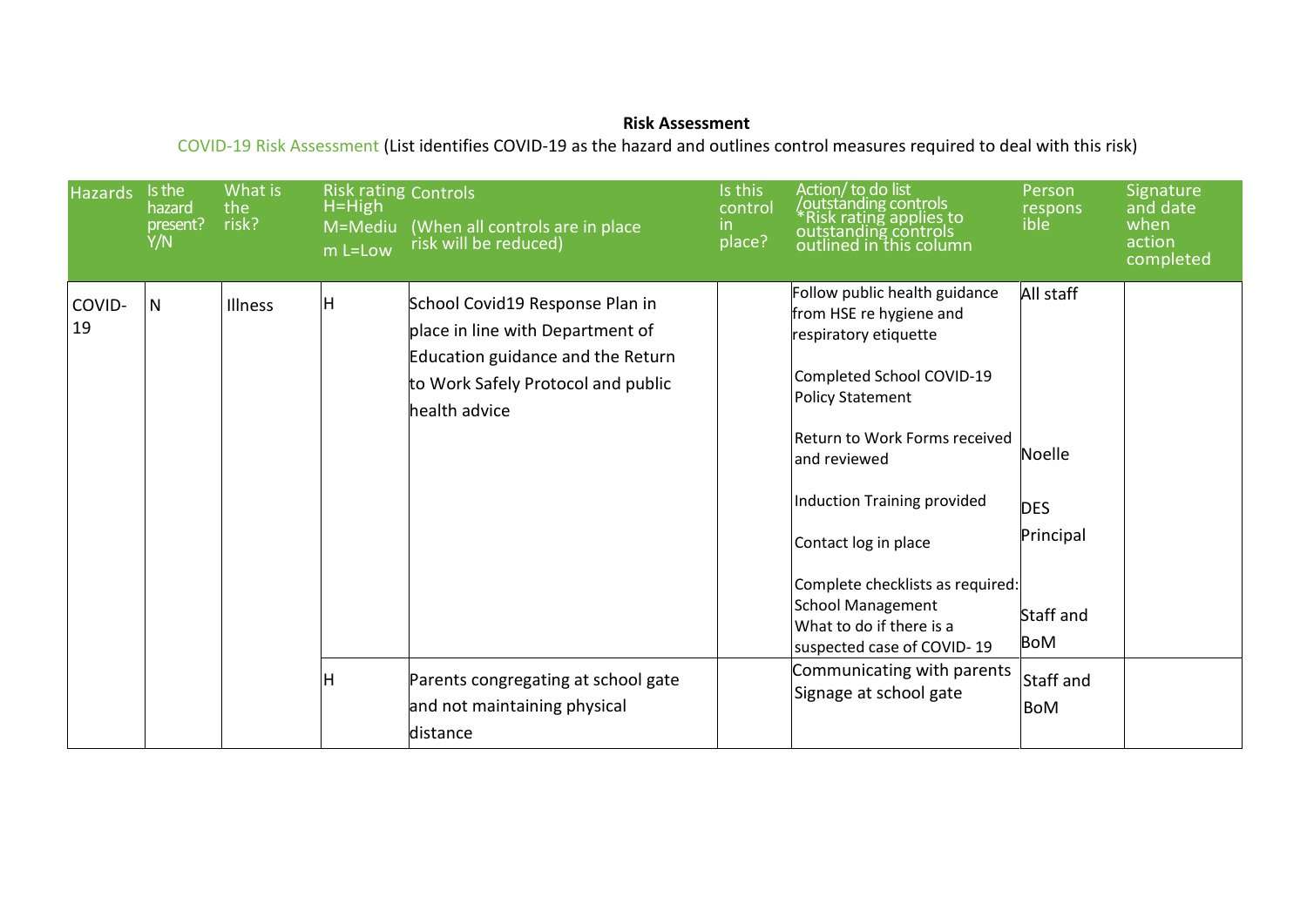|  |   | Children physically distancing during<br>yard time                    | Stay in class pods/ groups<br>Stagger entry/exit                                                                  | Teacher<br>on duty                            |
|--|---|-----------------------------------------------------------------------|-------------------------------------------------------------------------------------------------------------------|-----------------------------------------------|
|  | н | Ensuring physical distancing entering/<br>exiting the school building | Stay in class pods/ groups<br>Stagger entry/exit                                                                  | Class<br>teachers                             |
|  | M | Yard areas                                                            | Areas clearly marked in yard<br>for each pod/bubble/ group                                                        | <b>BOM</b>                                    |
|  | Η | Hand Hygiene                                                          | Demonstrate correct<br>technique for hand washing<br>Ensure hand washing takes<br>place (times)<br>Sanitise hands | Class/<br><b>SET</b><br>teachers              |
|  | Η | Points of contact                                                     | Regular cleaning of points of<br>contact (after breaks and<br>home time)                                          | Teachers                                      |
|  | н | Sharing of personal belongings                                        | Each child will have own<br>basket and will not share<br>belongings with other<br>Communication with parents      | <b>Teachers</b><br>parents<br>and<br>children |
|  | Η | Staffroom                                                             | Tables placed to allow for<br>physical distancing<br>Preschool staff will now have                                | Staff                                         |